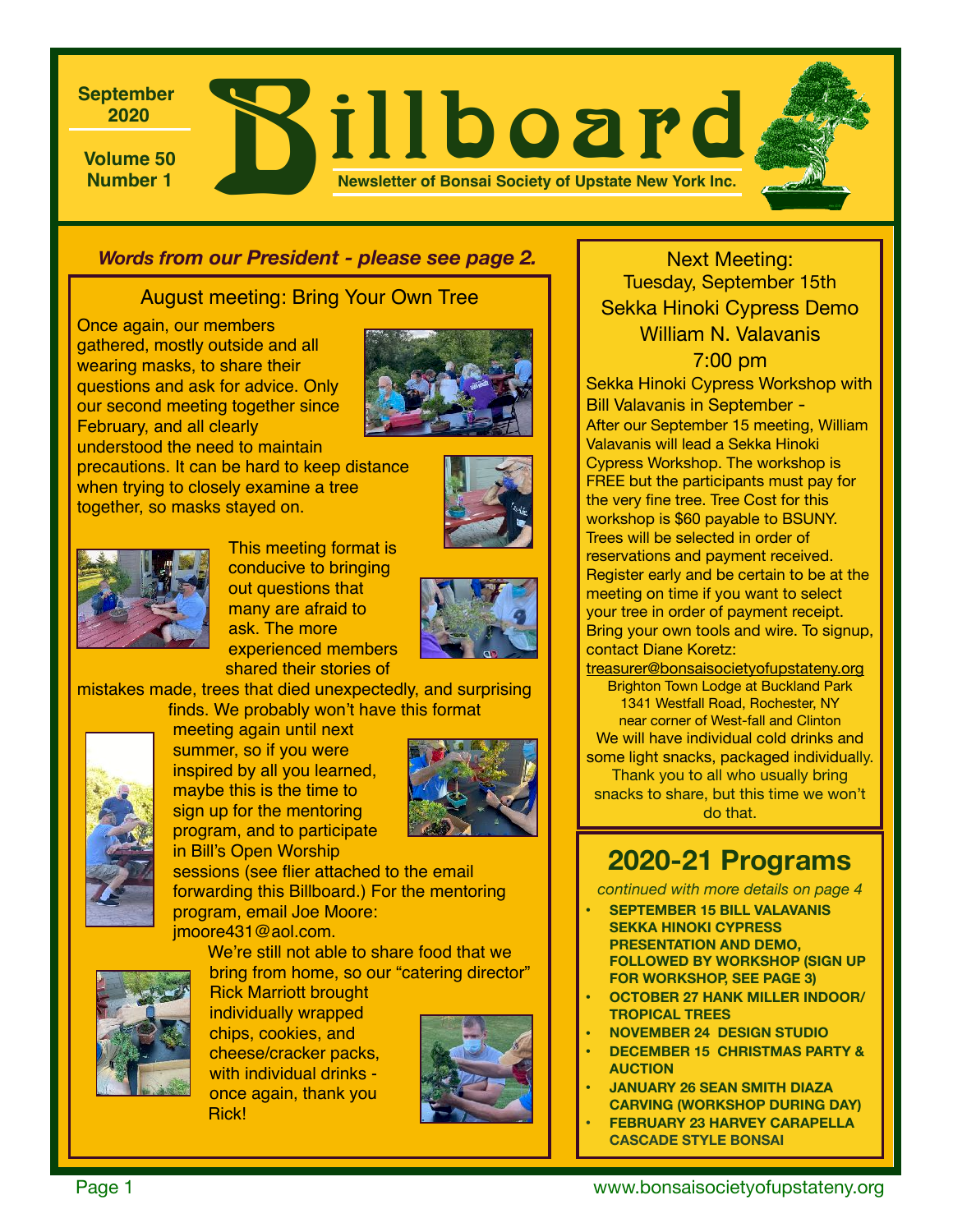### *From our President:*

#### Greetings Friends,

I hope everyone is coping well with our unusual year including our record setting hot summer. To keep up has required extra watering, pruning and generally more attention. Our August Open workshop was again busy with us working outside on a number of trees. Everyone was masked and observing social distancing. We recognized most, even with half of our faces covered!

September has been the start of the Bonsai Club year in the past, but we are adapting to the times. Please read our new dues proposal (see the bottom of this page), and come to the meeting to raise your hand in support of this change.

We have some great programs & events to look forward to and to greet you as we start to return to regular meetings hopefully uninterrupted for the next year.

As part of our club "reopening" we hope to reinvigorate the Shohin Study Group, and we'll get started with that at 6 pm, before our September 15 regular meeting. And I'm also putting in a plug for my Shohin Demo at Bill's upcoming Open House, along with all the Demos. See the Open House flier attached to the email forwarding this Billboard. All the best in Bonsai, Mark

# **August special workshop: Suiseki display**

Ron Maggio shared his expertise about suiseki display with a select group of our members who participated in the Tanseki the previous weekend. His goal is to encourage some newer members to be ready to display their stones at Bill Valavanis' Open House in September.

Ron reviewed the importance of taking and keeping notes as we learn. He pointed



*Brushing the sand smooth - an ongoing effort!*

out sources for Diaza, and reviewed the different materials for the pot to hold the sand, including purchasing an inexpensive forest pot and using tape to cover the holes. The members present learned how to clean our suiseki, and a few tolerated some teasing about what not to do! Above all, Ron emphasized the importance of the meaning of suiseki: "viewing stone". This means the viewer needs to see what you think is there.

> *We encourage some newer members to be ready to display their stones at our exhibit at the International Bonsai Arboretum's Open House this coming weekend.*



Shohin: good trees come in small packages!



*Tools to keep sand* 



*Stonehenge??*

## \*\*\*\*Membership and Dues News\*\*\*\*

#### From our President:

Due to the impact of the virus on our Club functions for 4 months, the Board is proposing to suspend Dues for 4 months.

The Club Dues currently are payable in September. The proposed change would move the date to January 2021 and every January there after.

This change requires a vote to change the Bylaws. Members present at the September meeting will vote by a show of hands.

Our Dues will remain the same amount and we continue to have excellent programs, workshops & special Project Involved events.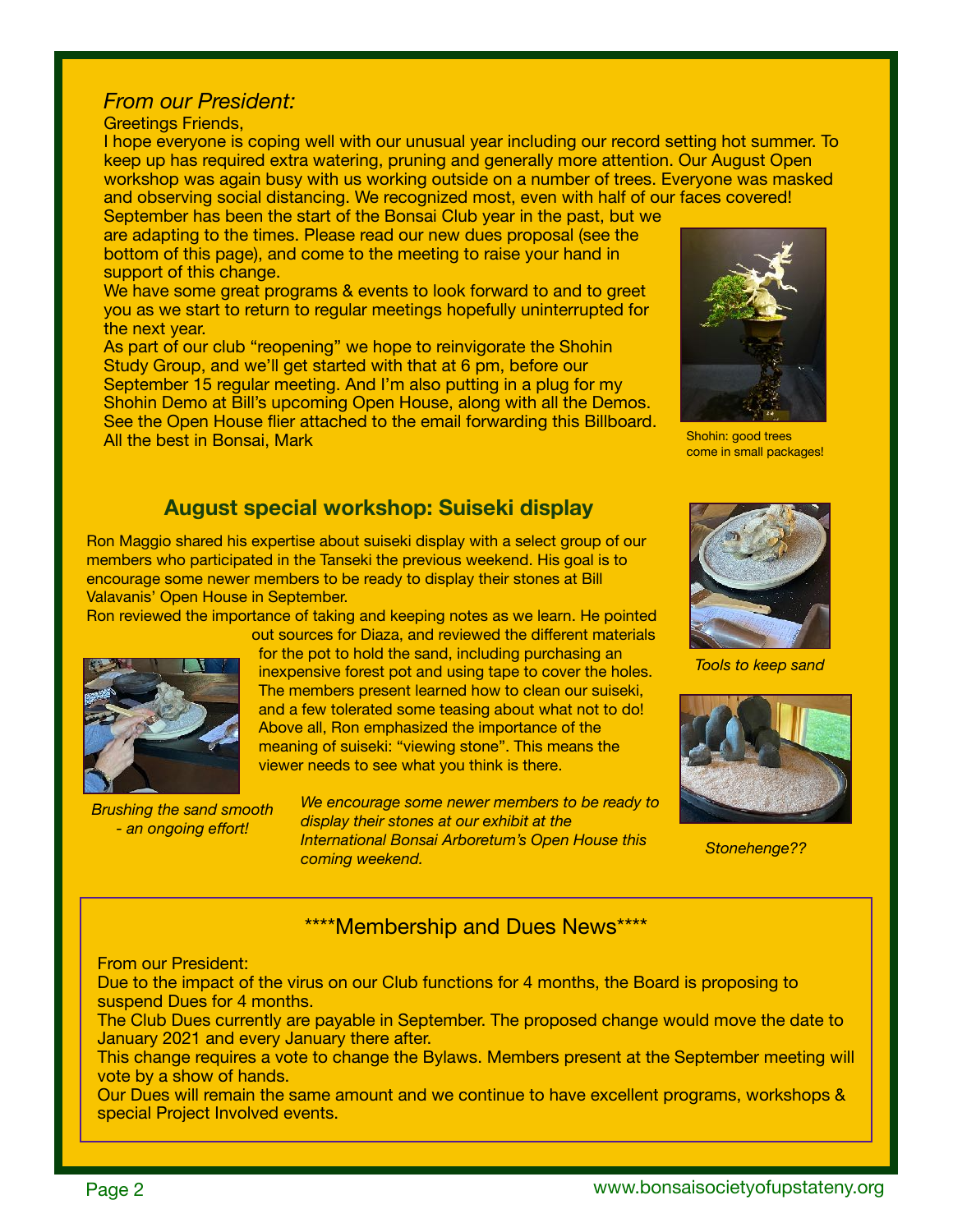**Another Cause of Chlorosis: Poor Drainage** *—This article is by Ross Clark, the editor of the American Bonsai Society Newsletter, and is from the September 2020 newsletter.* 

Among the common reasons for chlorosis (= foliage that is abnormally yellow) are mineral deficiencies and growing shade-tolerant species in too much direct sun. These young Chalkbark Maples (Acer leucoderme) are

the same age. Both had normally green leaves when they were defoliated three months ago. The newly-defoliated tree on the right was repotted into a shallower bonsai pot; the tree on the left remained in its original pot. They were positioned side by side on a bench in a dappled sun location. Addition of nutrients did not correct the yellowed tree's chlorosis. Based on prior experience with this problem, I have concluded that inadequate drainage is stressing the roots of the tree on the right. It must be repotted and given better drainage. (And so it was.)

Often, when roots are under stress, the symptoms show up in the leaves. Maples in the Sugar Maple group appreciate evenly moist soil that drains well.

Incidentally, the smallest-leaved wild Chalkbark Maples I have observed were on the northern Cumberland Plateau (= Sand Mountain) of Alabama. I could still (50+ years later) lead you straight to them, unless someone has built houses or a zip line there.

### **Summer Serendipities** by Ross Clark , from the ABS September newsletter

Late summer is a time when it's enjoyable to watch young plants' beginnings. Here are a few that I've discovered in our mature (31 species of trees, not counting bonsai) yard. If you look closely, you might discover some in your yard, too. Some of them could and should become future bonsai. (A long-lost good friend of mine called plants that began like this his "cheapskate bonsai".)

> Eastern White Pine (*Pinus strobus*) seedlings. The seedling on the left is in its first year; the one on the right is in its third. Both of these came up in pots that contain bonsai.

(*Picture to right*)Left: A second-year red-phase Japanese Mountain Maple (*Acer palmatum*). **Right:** A three-year old Yellow-wood (*Cladrastis* 

*kentukea*) seedling. The maple's future is definitely a bonsai pot. Yellowwoods are wonderful, medium-sized, ornamental landscape trees, but our yard is full of trees. Maybe someone will adopt the little Yellow-wood. (In 4-inch pots)

> This year's special prize: a Bald Cypress (*Taxodium distichum*) that came up four months ago in a flower bed, on this hilltop, nowhere

near a swamp. It's definitely a keeper! This summer's crop of rooted maple cuttings. Three months earlier, these tiny new trees were merely twigs attached to trees. Going forward 20 years, some of them might be nice ungrafted bonsai. At least, that's the hopeful idea. Next, they will have to make it through their first winter outdoors, in the mulch with their big sisters. Some won't make it, but the stronger ones will. 









Page 3